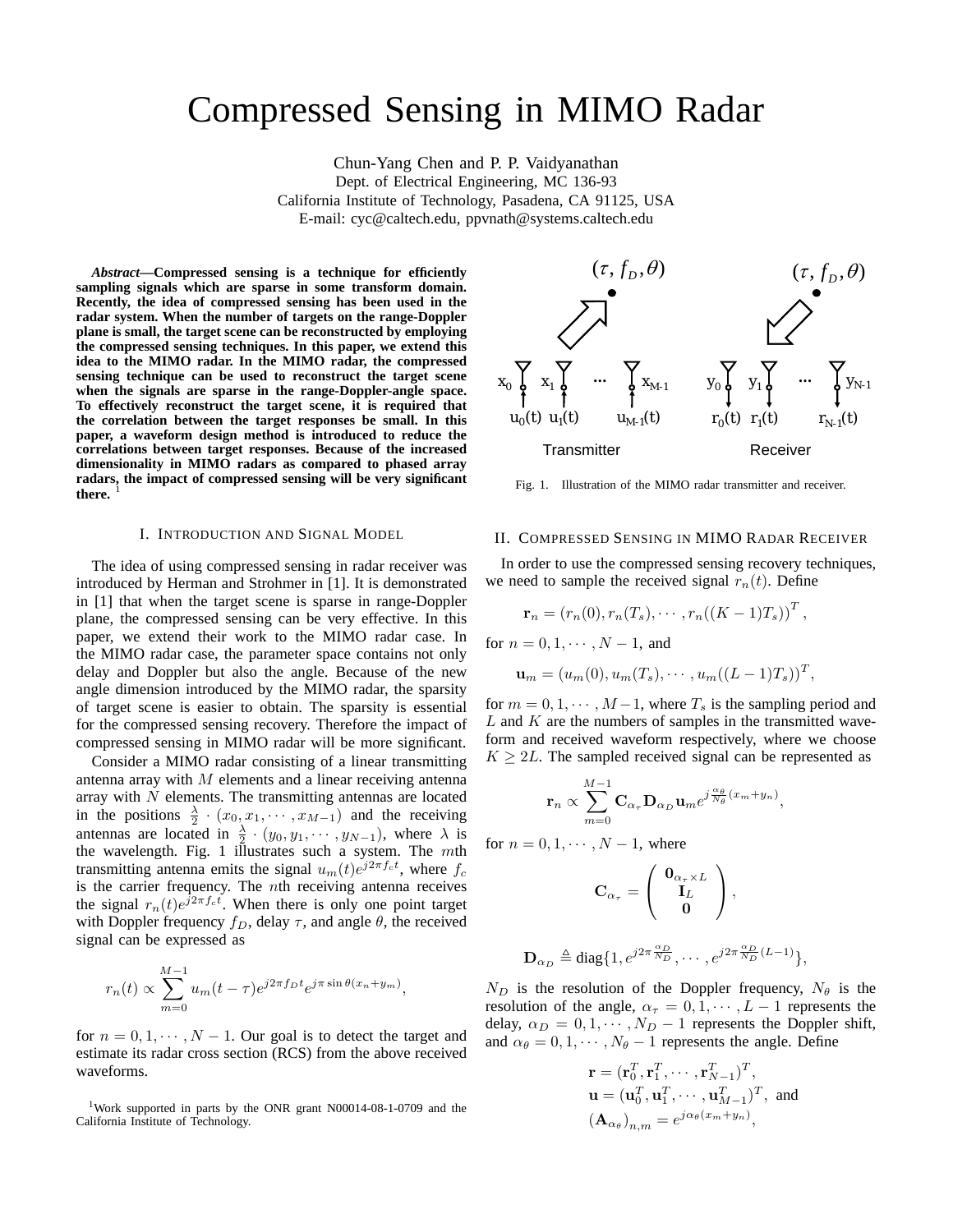for  $n = 0, 1, \dots, N-1$  and  $m = 0, 1, \dots, M-1$ . The overall input-output relation can be represented as

$$
\mathbf{r} \propto \underbrace{\mathbf{A}_{\alpha_\theta} \otimes \mathbf{C}_{\alpha_\tau} \mathbf{D}_{\alpha_D}}_{\mathbf{H}_\alpha} \cdot \mathbf{u}.
$$

To simplify the notation, we further define

$$
\mathbf{H}_{\boldsymbol{\alpha}}=\mathbf{A}_{\alpha_\theta}\otimes \mathbf{C}_{\alpha_\tau}\mathbf{D}_{\alpha_D},
$$

where  $\alpha \triangleq (\alpha_{\theta}, \alpha_{\tau}, \alpha_{D})$ . When there are multiple targets, the received signal can be expressed as

$$
\mathbf{r} = \left(\sum_{\alpha} s_{\alpha} \mathbf{H}_{\alpha}\right) \cdot \mathbf{u},
$$

where the scalar  $s_{\alpha}$  represents the radar cross section (RCS) of the target in the  $\alpha$ th range-Doppler-angle cell as shown in Fig. 2. The input-output relation is illustrated in Fig. 3. Defining



Fig. 2. Illustration of range-Doppler-angle space.



Fig. 3. Illustration of input-output relation.

**, the input-output relation can be rewritten as** 

$$
\mathbf{r} = \sum_{\alpha} s_{\alpha} \mathbf{b}_{\alpha} = \mathbf{\Phi} \mathbf{s},\tag{1}
$$

where  $\Phi$  is a matrix consisting of column vectors  $\{b_{\alpha}\}\$  and **s** is a  $KN_DN_\theta \times 1$  vector consisting of elements  $\{s_\alpha\}$ . Our goal is to detect the targets and to estimate their RCS. In other words, we want to solve for the vector **s** in the above equation. Solving for **s** in (1) can be viewed as an ordinary inverse problem. Least square method is a well-known powerful tool for solving this type of problems. However, if the target scene **s** is known to be sparse (i.e.  $|\{\alpha \mid s_{\alpha} \neq 0\}| \ll KN_DN_{\theta}$ ), then compressed sensing techniques will give a much better performance than the least square method. Compressed sensing reconstruction algorithms such as basis pursuit [2], matching pursuit [3], and orthogonal matching pursuit [4] are well-known for solving this type of problems. In [1], the compressed sensing reconstruction algorithms have been applied for reconstructing the target scene in a single-input singleoutput radar system. In this paper we apply these methods in the MIMO radar to reconstruct the sparse target scene vector **s** in (1). The numerical example of the recovery results will be shown in Sec. IV. It shows that the compressed sensing based receiver has a better performance than the matched filter based approaches.

### III. WAVEFORM OPTIMIZATION

To obtain good reconstruction by the compressed sensing techniques, it has been shown that the coherence of the matrix **Φ** must be sufficiently small [5], where the coherence has been defined as

$$
\mu(\mathbf{u}) \triangleq \max_{\substack{\alpha \neq \alpha' \\ \alpha \neq \alpha'}} | < \mathbf{b}_{\alpha}, \mathbf{b}_{\alpha'} > |
$$
\n
$$
= \max_{\substack{\alpha \neq \alpha' \\ \alpha \neq \alpha'}} | < \mathbf{H}_{\alpha} \mathbf{u}, \mathbf{H}_{\alpha'} \mathbf{u} > |. \tag{2}
$$

Therefore, we can choose the transmitted waveforms **u** so that the coherence  $\mu(\mathbf{u})$  is reduced. Using the expression  $\mathbf{H}_{\alpha} =$  $\mathbf{A}_{\alpha_{\theta}} \otimes \mathbf{C}_{\alpha_{\tau}} \mathbf{D}_{\alpha_{D}}$  and the property of Kronecker products, the correlation can be simplified as

$$
\begin{array}{rcl} <\bold{b}_\alpha, \bold{b}_{\alpha'}> & = & \bold{u}^\dagger \bold{H}^\dagger_{\alpha'} \bold{H}_\alpha \bold{u} \\ & = & \bold{u}^\dagger \left( \bold{A}^\dagger_{\alpha'_\theta} \bold{A}_{\alpha_\theta} \otimes \bold{D}^\dagger_{\alpha'_D} \bold{C}^\dagger_{\alpha'_\tau} \bold{C}_{\alpha'_\tau} \bold{D}_{\alpha'_D} \right) \bold{u} \\ & = & \bold{u}^\dagger \left( \bold{A}^\dagger_{\alpha'_\theta} \bold{A}_{\alpha_\theta} \otimes \bold{Z}^{\alpha_\tau - \alpha'_\tau} \bold{D}_{\alpha_D - \alpha'_D} \right) \bold{u} \\ & \triangleq & \kappa (\alpha'_\theta, \alpha_\theta, \alpha_\tau - \alpha'_\tau, \alpha_D - \alpha'_D), \end{array}
$$

where

$$
\mathbf{Z} \triangleq \left( \begin{array}{cccccc} 0 & 0 & \cdots & & 0 \\ 1 & 0 & 0 & \cdots & 0 \\ 0 & 1 & 0 & \ddots & \\ \vdots & \ddots & \ddots & \ddots & 0 \\ 0 & \cdots & 0 & 1 & 0 \end{array} \right).
$$

One can observe that the correlation function can be expressed as a function of  $\alpha_{\tau} - \alpha'_{\tau}$  and  $\alpha_{D} - \alpha'_{D}$ . The coherence of the matrix  $\Phi$  can thus be rewritten as

$$
\mu(\mathbf{u}) = \max_{(\alpha_{\theta}, \Delta\alpha_{\tau}, \Delta\alpha_{D}) \neq (\alpha_{\theta}', 0, 0)} |\kappa(\alpha_{\theta}, \alpha_{\theta}', \Delta\alpha_{\tau}, \Delta\alpha_{D})|.
$$
 (3)

By expressing the correlation in the form of (3) rather than (2), one can reduce the number of parameters from six to four. The reduction of the dimensions will greatly improve the performance of the waveform optimization algorithm which will be proposed later in this section.

Besides affecting the coherence of the matrix **Φ**, the choice of the waveform **u** will also affect the beamforming. Therefore we should also design the waveform such that it properly illuminate the angle of interest. The energy illuminating outside the angle of interest can be expressed as

$$
\eta(\mathbf{u}) \triangleq \sum_{\alpha_{\theta} \notin \mathcal{A}} \kappa(\alpha_{\theta}, \alpha_{\theta}, 0, 0), \tag{4}
$$

where  $A$  is the set consisting of angle of interest. By minimizing the above term, we can direct the energy to the angle of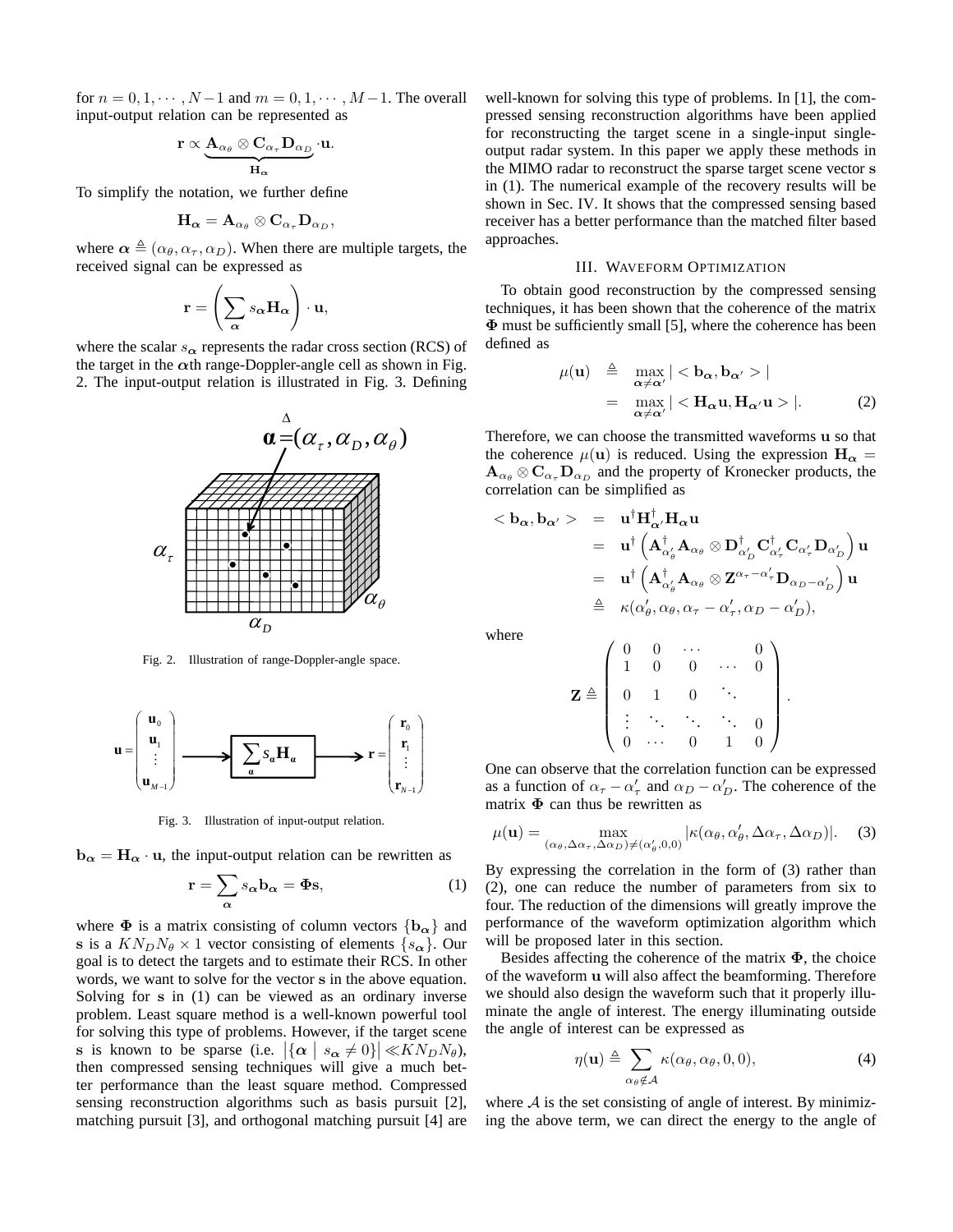interest. The flatness of the passband of the transmitted beam can be evaluate by the following term:

$$
\zeta(\mathbf{u}) \triangleq \sum_{\alpha_{\theta} \in \mathcal{A}} \left| \kappa(\alpha_{\theta}, \alpha_{\theta}, 0, 0) - \frac{1}{|\mathcal{A}|} \sum_{\alpha_{\theta} \in \mathcal{A}} \kappa(\alpha_{\theta}, \alpha_{\theta}, 0, 0) \right|^2.
$$
 (5)

One can minimize the above term to make the transmit beam evenly illuminates the angle of interest.

In this paper, we consider phase hopping signals. The *lth* element of the mth transmitted waveform can be expressed as

$$
u_m(l) = e^{j\frac{2\pi}{Q}c_{m,l}},
$$

where  $c_{m,l} \in \{0, 1, 2, \dots, Q-1\}$  is the hopping code and Q is the number of hopping frequencies. The phase hopping signals are easy to generate and have the advantage of constant modulus. Combining all the cost functions from (3), (4) and (5), we define the following overall cost function:

$$
f(\mathbf{C}) = \beta \cdot \mu(\mathbf{u}) + \gamma \cdot \eta(\mathbf{u}) + (1 - \beta - \gamma) \cdot \zeta(\mathbf{u}),
$$

where **C** is a  $M \times L$  matrix consisting of elements  $\{c_{m,l}\},\$  $u_m(l) = e^{j\frac{2\pi}{Q}c_{m,l}}$ , and  $\beta$  and  $\gamma$  are the scalars which we can adjust to modify the cost function to emphasize the coherence, stopband energy, or passband flatness. The corresponding optimization problem can be expressed as

$$
\min_{\mathbf{C}} f(\mathbf{C})
$$
  
subject to 
$$
\mathbf{C} \in \{0, 1, \cdots, Q - 1\}^{ML}
$$
 (6)

The feasible set of this problem is a discrete set. It is known that the simulated annealing algorithm [7] is a powerful tool for searching a suboptimal solution for this type of problems. In this paper, we use a simulated annealing algorithm to solve for the optimal phase hopping codes.

The simulated annealing algorithm runs a Markov chain Monte Carlo (MCMC) sampling on the discrete feasible set [8]. The transition probability of the Markov chain can be chosen so that the equilibrium of the Markov chain is

$$
\pi_T(\mathbf{C}) = \frac{1}{Z_T} \exp(\frac{-f(\mathbf{C})}{T}), \text{ where}
$$

$$
Z_T = \sum_{\mathbf{C}} \exp(\frac{-f(\mathbf{C})}{T}). \tag{7}
$$

Here  $T$  is a parameter called temperature. By running the MCMC and gradually decreasing the temperature  $T$ , the generated sample **C** will have a high probability to have a small cost function output [7]. In our case, the transition probability from state  $C$  to  $C'$  is chosen as

$$
p(\mathbf{C}, \mathbf{C}') = \begin{cases} \frac{1}{d} \min(1, \exp(\frac{f(\mathbf{C}) - f(\mathbf{C}')}{T})), & \text{if } \mathbf{C}' \sim \mathbf{C} \\ 1 - \frac{1}{d} \sum_{\mathbf{C}'' \sim \mathbf{C}} \min(1, \exp(\frac{f(\mathbf{C}) - f(\mathbf{C}''))}{T})), & \text{if } \mathbf{C}' = \mathbf{C} \\ 0, & \text{otherwise,} \end{cases}
$$

where  $C' \sim C$  denotes that  $C'$  and C differ in exactly one element, and d denotes  ${C' \mid C' \sim C}$ . It can be shown that the chosen transition probabilities result in the desire equilibrium in (7) [8]. The numerical results of this algorithm are shown in the next section.

#### IV. NUMERICAL RESULTS

In this section, the following parameters are used:

- 1) the number of transmitting antennas  $M = 4$ ,
- 2) the number of receiving antennas  $N = 10$ ,
- 3) the transmitting antenna location  $x_m = N \cdot m$ , for  $m =$  $0, 1, \cdots, M-1,$
- 4) the receiving antenna location  $y_n = n$ , for  $n =$  $0, 1, \cdots, N-1,$
- 5) the length of the transmitted waveform  $L = 31$ ,
- 6) the number of hopping frequencies  $Q = 31$ ,
- 7) the resolution of the angle  $N_\theta = 40$ ,
- 8) the resolution of the Doppler shift  $N_D = 1$ ,
- 9) and the desired beampattern is omnidirectional.

Fig. 4 shows the histogram of all the correlations  $\{|\kappa(\alpha_{\theta}, \alpha_{\theta}', \Delta \alpha_{\tau}, \Delta \alpha_{\theta})\}$ . We compare the signal generated



Fig. 4. Histogram of the correlations between the target responses: (a) Alltop sequence [1] and (b) The proposed method.

by the proposed algorithm and the Alltop sequence used in [1]. According to [1], the Alltop sequence has a nearly optimal coherence in the phased array radar case. However, in the MIMO radar case, one can see that the proposed algorithm generates the waveform with smaller target response correlation compared to the Alltop sequence.

Fig. 5 shows the example of the target scene reconstruction. Fig. 5 (a) shows the original target scene and the corresponding vector **s**. Fig 5 (b) shows the target scene reconstructed by the compressed sensing recovering method. Here we use the method of orthogonal matching pursuit [4]. Fig 5 (c) shows the target scene reconstructed by the matched filtering. Fig 5 (d) shows the target scene reconstructed by the matched filtering and thresholding. In all three cases, the waveform obtained by the proposed algorithm is transmitted and the noise in the receiver is additive 0dB white noise. One can see that the compressed sensing algorithm obtains a much better recovery than the matched filtering based approaches.